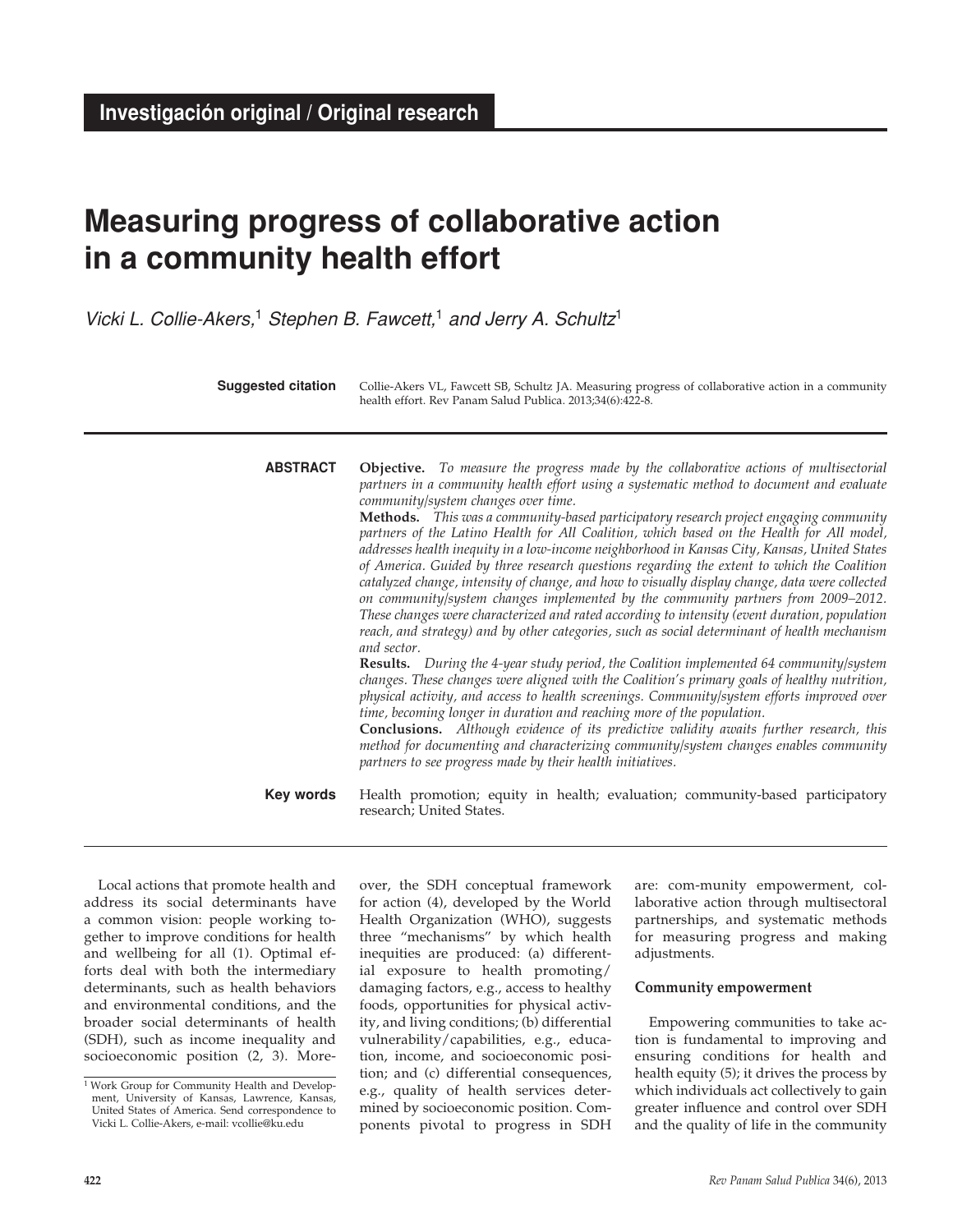(1, 6). Empowerment can be seen when individuals and groups communicate their needs and concerns, engage in decisionmaking, and bring about changes in communities and systems to address identified concerns. Despite the importance of community empowerment and social participation for health promotion, there are relatively few systematic methods for measuring whether this process leads to change.

# **Collaborative action**

Collaborative action for population health and health equity (7) requires comprehensive and coordinated approaches to address both the intermediary determinants (e.g., environmental changes that make healthy nutrition and physical activity more likely) and the broader social determinants (e.g., policies that address differential exposures, vulnerabilities, and opportunities). These must be addressed through multiple sectors (e.g., health, education, government) and at multiple ecological levels (i.e., individuals, organizations, communities, and broader systems). In a participatory research/evaluation context, it is critical to communicate progress made along the way to enable systematic reflection and adjustments by community partners. Evaluating the effects of collaborative action at the community level requires a systematic method for documenting changes in communities/ systems and characterizing their contribution to health promotion goals and SDH.

# **Measuring progress**

Evaluating the progress of local health promotion efforts requires the ability to measure discrete community and environmental changes in multiple sectors and at various levels; and to characterize their attributes, such as duration and reach, that may be related to their long-term contribution to population health and its social determinants. In community-based participatory research, scientific and community partners must be able to review progress along the way; for instance, the amount and type (intensity) of community/system changes (e.g., policies, programs, environmental conditions) being created and implemented by coalition members over time.

However, collaborative action poses measurement challenges for documenting and characterizing what was done to achieve intended collective impact (8). This can be resolved by a shared measurement system that can be used to help integrate and align efforts and to hold accountable a diverse set of partners working toward a common purpose. A shared monitoring and evaluation system can help partners document, characterize, and systematically reflect on their activities regarding, for instance, the number and type of new or modified community programs, policies, and practices aimed at communityestablished goals.

The present study describes a participatory research and evaluation process for measuring the progress made through collaborative action by documenting the number and scope of community/system changes carried out by a community-led effort in a low-income neighborhood in the United States, the Latino Health for All Coalition. The study uses intensity scores—rating the duration, the breadth or reach, and strength of and strategy employed by interventions—to characterize progress made through the collaborative action of multiple partners from a variety of sectors.

# **MATERIALS AND METHODS**

# **Context**

The Latino Health for All Coalition (the Coalition) was formed in 2008 as a collaborative partnership with a mission of reducing risk for cardiovascular disease and diabetes by promoting healthy eating, active living, and access to health services. The Coalition has several named behavioral and health objectives: (a) to increase fruit and vegetable consumption; (b) to increase engagement in regular physical activity; (c) to decrease levels of obesity; and (d) to increase blood pressure, cholesterol, and hemoglobin A1C checks. A Community Advisory Board (CAB) was established in 2010 to guide the Coalition. It consisted of at least 10 community members, either Latino or representing local Latino-serving organizations (its composition has varied since, but is always at least 80% Latino). The CAB meets every other month to make decisions, such as which mini-grants will be dispersed to implement the Coalition's

priority strategies. The Coalition's research partners focus on providing technical support to implement the CAB's guidance and to measure progress made by the Coalition's efforts.

The priority area for the Latin Health for All Coalition is a low-income neighborhood within the Kansas City metropolitan area in the state of Kansas, located in the central plains of the United States. At the time of the study, the neighborhood had a population of nearly 23 370 (9), of which approximately 6 480 was Latino—many recent immigrants from Mexico.

*Health for All model.* The Coalitions follows the Health for All model, described partially in Figure 1 and elsewhere in greater detail (10). This model outlines a process whereby different sectors engage in: (a) collaborative planning and capacity building; (b) implementing community and systems changes; and (c) achieving the intended result of environmental changes and improved health. As a backbone organization, the Coalition and its university partners provide technical assistance and other support for full implementation of the model's components: (a) establishment of an organizational structure (e.g., action committees for each goal area); (b) development of an action plan consisting of community-determined strategies; (c) mobilization of the community and stimulation of collaborative action; (d) distribution of grant resources through mini-grants to support activities; and (e) a documentation and feedback system to monitor progress and make adjustments.

# **Study design**

Community-based participatory research (CBPR) was the approach used to guide implementation of this research and action project. The study is ongoing, but the data presented here are from 2009–2012. Consistent with CBPR principles (11), community members and research partners at the University of Kansas shared responsibility for the overall study's implementation, including prioritizing activities, designing data collection and documentation activities, analyzing data, and disseminating lessons learned. The primary mechanism through which this occurred was the Coalition's CAB.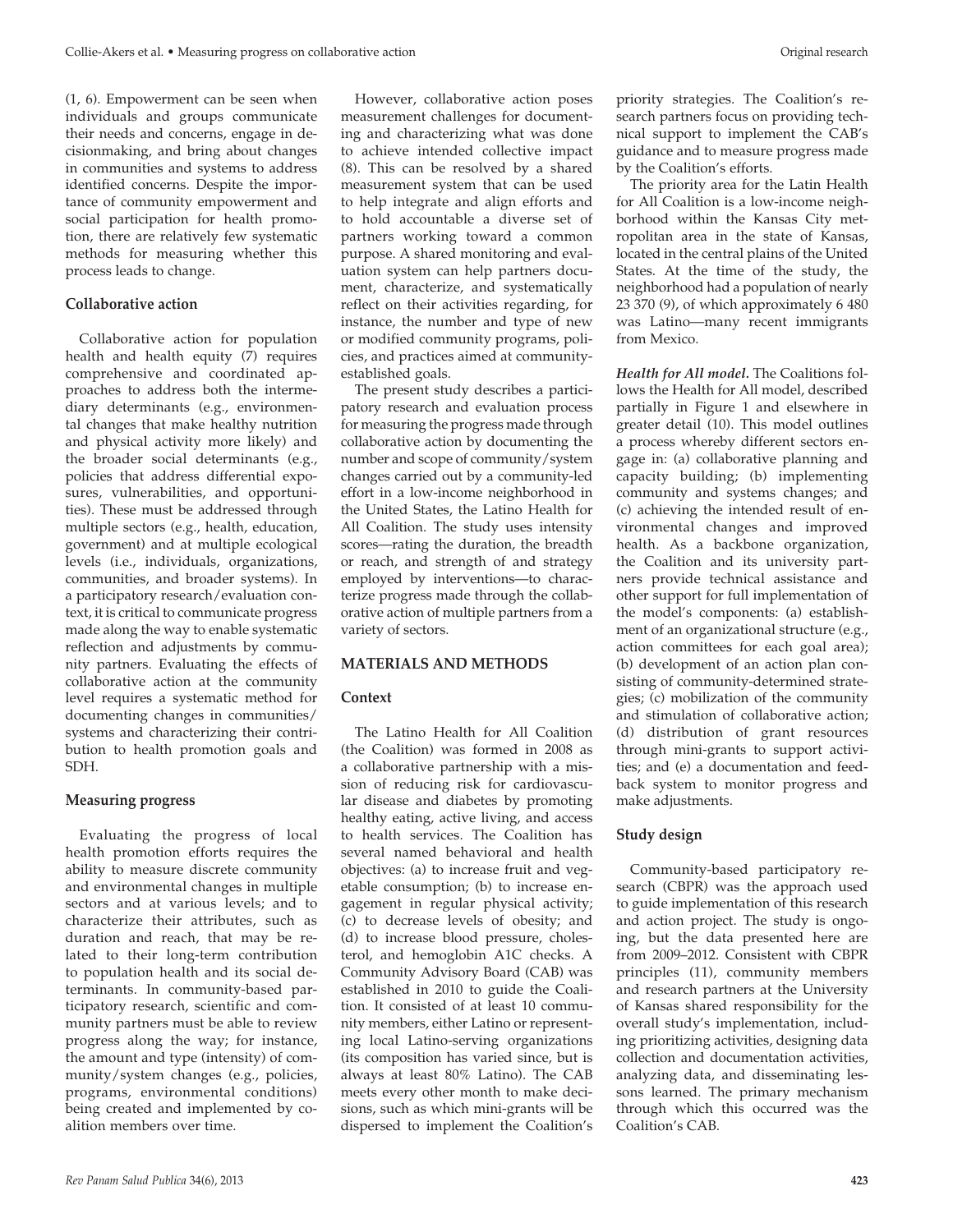**FIGURE 1. Health for All Model implemented by Latino Health for All Coalition, Kansas City, Kansas, United States**



The study was reviewed and approved by the Human Subjects Committee at the University of Kansas (Kansas City, Kansas, United States).

# **Data collection**

The study measured progress primarily by examining community and system changes, defined as new and modified programs, policies, and practices, and environmental changes that were facilitated by coalition partners and related to the Coalition's mission and goals. In this participatory research project, scientific and community coalition partners explored the following questions:

- 1. To what extent did collaborative action bring about a community/system change related to the Coalition's mission (stated previously)?
- 2. What was intensity (defined below) of the community/system change?
- 3. How can the progress be visually displayed?

Each community/system change an intermediate outcome—was documented using an online system (12). Research partners entered data from reports submitted by community partners. Reports included descriptive information about the activities and accomplishments facilitated by partners and the number of people reached or engaged in the activity. First, each discrete activity documented on behalf of the Coalition was scored for whether it was a community or a system change. Second, each change was characterized by important dimensions, such as duration, estimated reach, and type of changestrategy employed. Research staff used a codebook (13) that included definitions and scoring instructions to determine whether the documented activity was to be scored as an instance of community/system change or another type of activity. Another staff member independently coded a sample of activities to ensure data quality through measures of inter-observer agreement regarding assignment of coding. Throughout the study period, inter-observer agreement was 96%; this is consistent with high levels of reliability seen in other studies using this method for community measurement.

**Coding the changes.** All documented community and system changes were characterized by dimensions related to:

• Intensity (i.e., duration, reach, and strategy; further explanation follows)

- Type of SDH mechanism (i.e., differential exposure, vulnerability, or consequences)
- Other attributes (e.g., sector and ecological level at which implemented)

*Intensity.* To characterize intensity, each community/system change was coded according to three specific dimensions:

- Duration (i.e., a one-time event, occurring more than once, or ongoing)
- Reach (i.e., what proportion—high, medium, or low—of the total priority population experienced the change)
- Strategy (i.e., provided information and enhanced skills; enhanced services and support; modified access, barriers, and opportunities; changed consequences; and modified policies and broader conditions).

Each category was assigned a numerical value based on the relative strength for the attribute. Table 1 describes the categories and assigned values for weighting the potential impact of a particular community/system change. The values across all three domains were summed to create a single intensity score ( $\Sigma$  Duration value + Reach value + Strategy = Intensity value). Using this approach, the score could range from 0.3 (weakest and potentially of least influence on longerterm outcomes) to 3.0 (strongest and potentially of most influence). Using the formula, intensity scores were calculated for each documented community/system change, and these scores were summed for all documented community/system changes occurring in a given year of the collaborative effort.

*Strategy.* In addition, each community/ system change was coded according to the strategy it employed to address the social determinant. Drawing from the WHO conceptual framework for SDH (4), the strategies were coded as either:

- Modifying exposures to health damaging/health promoting factors;
- Reducing vulnerabilities/enhancing capabilities; or
- Modifying the social, economic, and health consequences.

Using descriptions provided by the WHO conceptual framework, research staff coded all entries according to these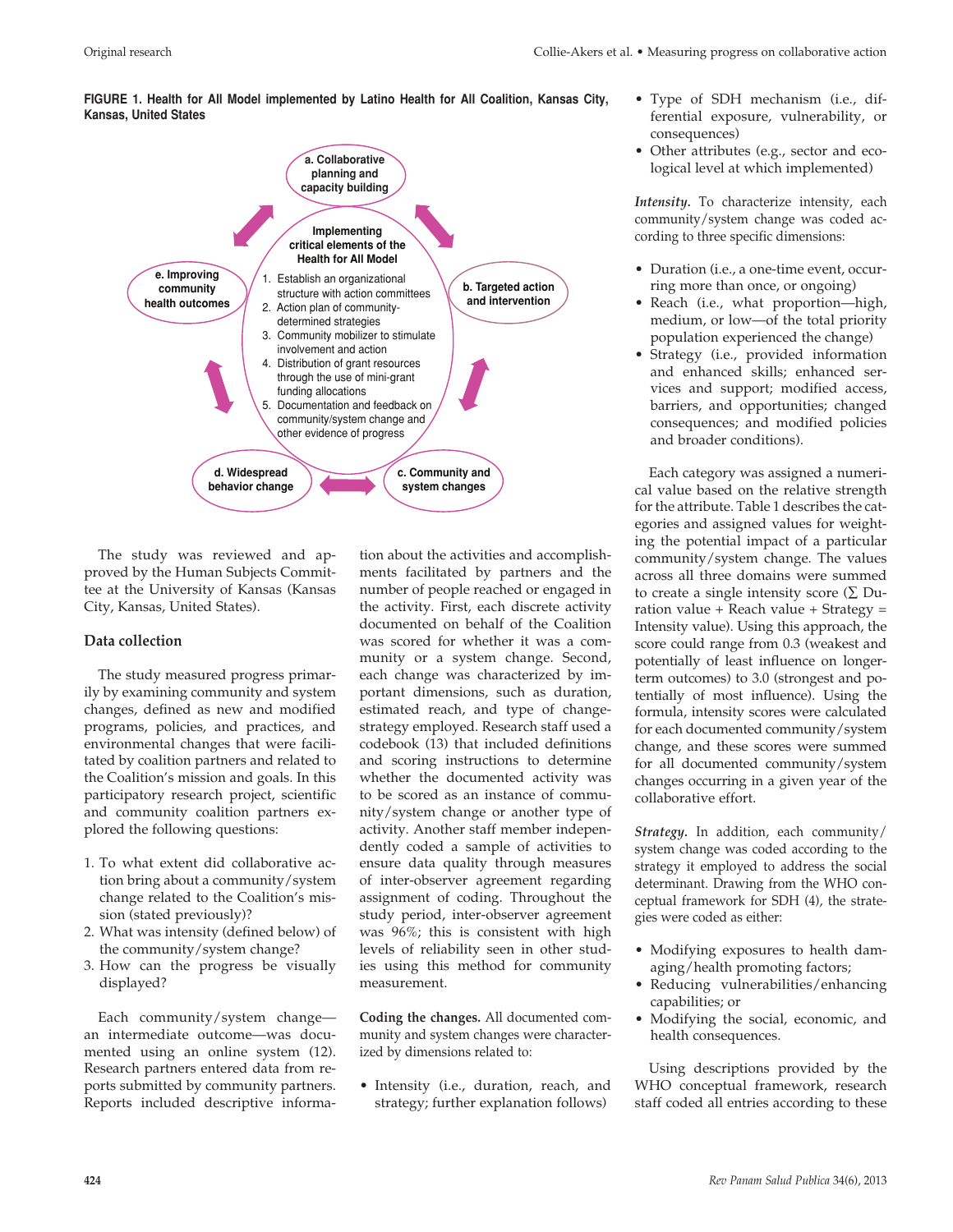| Dimension | Scoring rubric<br>$(0 =$ lowest intensity to $1 =$ highest intensity)                                                                               | Rationale                                                                                                                                                                            |  |
|-----------|-----------------------------------------------------------------------------------------------------------------------------------------------------|--------------------------------------------------------------------------------------------------------------------------------------------------------------------------------------|--|
| Duration  | High (1.0): Ongoing (i.e., occurring throughout the<br>year of the project/study period)                                                            | Emerging evidence and expert<br>consensus suggest that community/<br>system changes that are sustained are<br>more likely to affect behavior change<br>and population-level outcome. |  |
|           | Medium (0.55): Occurring more than once during<br>the given year                                                                                    |                                                                                                                                                                                      |  |
|           | Low (0.1): One-time event                                                                                                                           |                                                                                                                                                                                      |  |
| Reach     | High $(1.0)$ : 21% or more of the population to be<br>exposed to the change                                                                         | Emerging evidence and expert<br>consensus suggest that exposure                                                                                                                      |  |
|           | Medium (0.55): 6%-20% of the population to be<br>exposed to the change                                                                              | to community/system changes is<br>important to affect outcomes.                                                                                                                      |  |
|           | Low $(0.1)$ : 0%-5% of the population to be exposed<br>to the change                                                                                |                                                                                                                                                                                      |  |
| Strategy  | High (1.0): Modifies policies and systems; changes<br>consequences (e.g., incentives, enforcement);<br>modifies access, opportunities, and barriers | Emerging evidence and expert<br>consensus suggest that community/<br>system changes addressing policy and                                                                            |  |
|           | Medium (0.55): Enhances services and support                                                                                                        | access/opportunity are more likely to<br>achieve outcomes.                                                                                                                           |  |
|           | Low (0.1): Provides information and improves skills                                                                                                 |                                                                                                                                                                                      |  |

SDH strategy definitions to determine the frequency with which each was used. Other attributes that were coded include setting or sector, geographic location, and socioecological level addressed.

#### **RESULTS**

The data showed that from 1 January 2009–31 December 2012, Coalition members and partners had implemented a total of 64 distinct community/system changes. Responses to the three participatory research questions follow:

# **1. Extent to which collaborative action brought about mission-related changes**

Table 2 shows several examples of community/system changes, organized by primary goal, type of characterization, and intensity score (using the method described in the table). More than 30 organizations or individuals led the imple-

**TABLE 2. Illustrative community changes and related scoring, Kansas City, Kansas, United States, 2009–2012**

|                                                                                                                              | Characteristics of community change |        |                                                              |                                                                |                    |
|------------------------------------------------------------------------------------------------------------------------------|-------------------------------------|--------|--------------------------------------------------------------|----------------------------------------------------------------|--------------------|
| Community/system change<br>(goal)                                                                                            | Duration                            | Reach  | Strategy                                                     | Social determinant<br>addressed                                | Intensity<br>score |
| Several gardens established<br>throughout community to<br>promote access to healthy<br>foods (nutrition)                     | Ongoing                             | Low    | <b>Modifies</b><br>access.<br>barriers, and<br>opportunities | <b>Modifies</b><br>exposures to<br>health promoting<br>factors | 2.1                |
| Conversion of underutilized<br>park area into a soccer<br>field (physical activity)                                          | Ongoing                             | High   | <b>Modifies</b><br>access.<br>barriers, and<br>opportunities | <b>Modifies</b><br>exposures to<br>promoting factors           | 3.0                |
| Ongoing health-related<br>translation services<br>for Spanish-speaking<br>community residents<br>(Access to health services) | Ongoing                             | Medium | Enhances<br>services and<br>support                          | <b>Modifies</b><br>vulnerabilities/<br>capabilities            | 2.1                |
| Community health fair<br>that distributed health<br>information to 65 residents<br>(Access to health services)               | One-time<br>event                   | Low    | Provides<br>information and<br>enhances skills               | <b>Modifies</b><br>vulnerabilities/<br>capabilities            | 0.3                |

mentation of these 64 activities on behalf of the Coalition. The community/system changes were implemented in multiple settings, including health care organizations, faith-based organizations, social services providers, schools, neighborhoods, and other settings.

#### **2. Intensity of community/system changes**

Across all 64 community/system changes, the mean intensity score was 0.975, with the full range of scores being observed—from 0.3 to 3.0. Two community/system changes from Table 2 are used below to demonstrate how actual intensity scores were computed:

- Community health fair that distributed health information to 65 residents. This was a one-day event (0.1) in which information was provided (0.1) and a low-percentage of the population was reached (0.1) for a total intensity score of 0.3.
- Unused space was converted into a soccer field. This was an ongoing effort (1.0) using a strong intervention for environmental change (1.0) with a potentially high reach (1.0) for a total intensity score of 3.0.

The annual mean intensity scores increased as the Coalition matured, from a mean score of 1.06 in 2009 to 1.58 in 2012. This reflected a shift to community/ system changes of somewhat longer duration, greater reach, and increased strength of change strategy.

#### **3. Visual display of progress**

Figure 2 is a graphic display of the resulting information on the unfolding of community/system change over time (number of changes and intensity). Each community/system change is displayed as a different shade. The stacked bars reflect the composite annual intensity scores for all of the community/system changes in place during that calendar year. Each row within the stack is an individual community/system change. The width of each row reflects the intensity score for that community/system change. Wider rows reflect higher intensity scores (e.g., an ongoing environmental or policy change), while narrower rows reflect lower intensity scores (e.g., a one-day training event). The sum of the intensity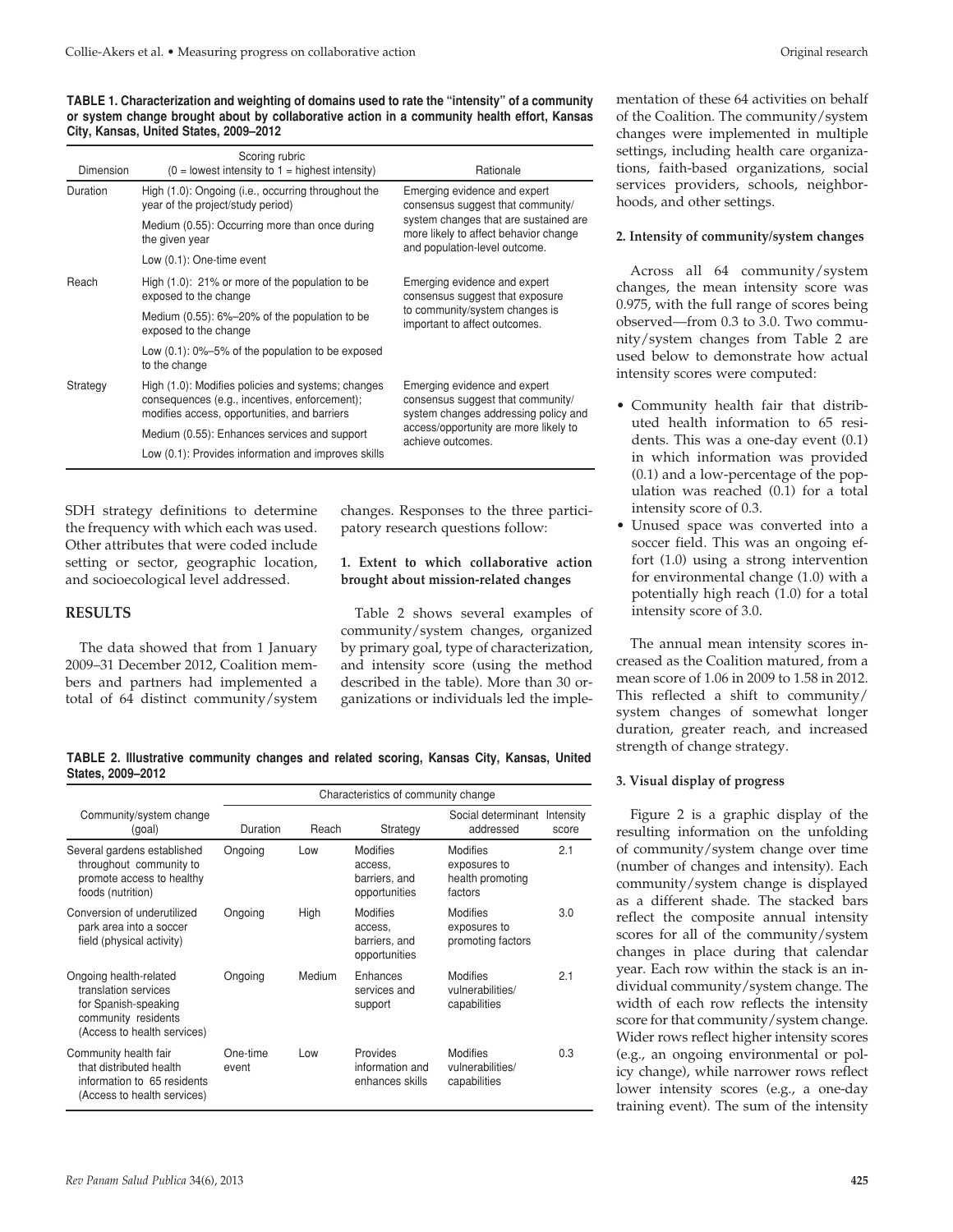



score for each year reflects the new *and* ongoing community/systems changes; ongoing changes are included every year, whereas one-time events are only included in the year in which they occur.

#### **DISCUSSION**

During its first 4 years of collaborative action, the Latino Health for All Coalition fostered 64 community/system changes in this low-income Latino community. This participatory research study illustrates use of a systematic method for documenting and characterizing the intensity of an intermediate outcome of collaborative action—the number and extent of changes brought about in the community over time. This measurement approach has high utility in a participatory research context: it shows progress along the way, thereby prompting systematic reflection and adjustments by members of the community-led coalition.

This method of community measurement has several advantages. First, systematic documentation of community/ systems change—the intended intermediate outcome of collective action—can help hold groups accountable for progress in changing conditions that affect population health and health equity. Second, characterization of community changes and associated intensity scoring—using attributes of duration, reach, and strength of intervention commended in other studies (14)—can help differentiate environmental changes that may have different levels of influence on

ultimate longer-term outcomes. Third, visual display of progress can facilitate community participation in systematic reflection on progress in collaborative action, making it easier for community partners to see what is happening, make sense of it, and make needed adjustments to the effort. Fourth, the cost of doing such documentation is modest. Community members contribute time by reporting activities; and research/evaluation staff spend time documenting and characterizing activities and calculating intensity scores—an estimated total of 2 hours per month. Finally, this measurement approach—a type of monitoring and evaluation system—has implications for documenting the results of multisectoral action across the Region of the Americas. This documentation approach can be useful in capturing efforts to ensure health in all policies, whether in different sectors of the same community, or in multiple ministries at broader levels.

Community empowerment is a central value in local action to promote health and health equity. At the 7th Global Conference on Health Promotion (15), held in Nairobi, Kenya, in 2009, health promotion colleagues from around the world identified recommendations to enhance community empowerment and control of health promotion initiatives (6), including several reflected in this case study. First, the Call to Action called for community health efforts to *listen to and start with the voices and aspirations of the community in planning and action*. During

action planning, the members of the Latino Health for All Coalition determined the community/system changes to be sought and who would do what to bring them about. Second, participants sought to *ensure meaningful and equitable participation and control in decisionmaking and agenda setting* (15). All decisions regarding the allocation of resources for the intervention were determined by the Community Advisory Board, which included members of socially-excluded groups. Third, the group recommended *gathering empirical evidence about how communities create conditions for improved health and health equity* (15). This study of collaborative action helps to expand the evidence base regarding the dose (number and kind) of community/system changes brought about to promote health and address its determinants.

#### **Study limitations**

Since documentation relies on reporting by community partners and review of documents, some data on community/system changes may be missing or inaccurate. Although community and research partners reviewed data for completeness, it is possible that information was still missing. Second, the current formula used for developing individual intensity scores has received limited testing for validity. Although its three dimensions used in characterizing intensity—duration, reach, and strategy—represent dimensions reported in the literature, future research is needed to test its validity. It is possible that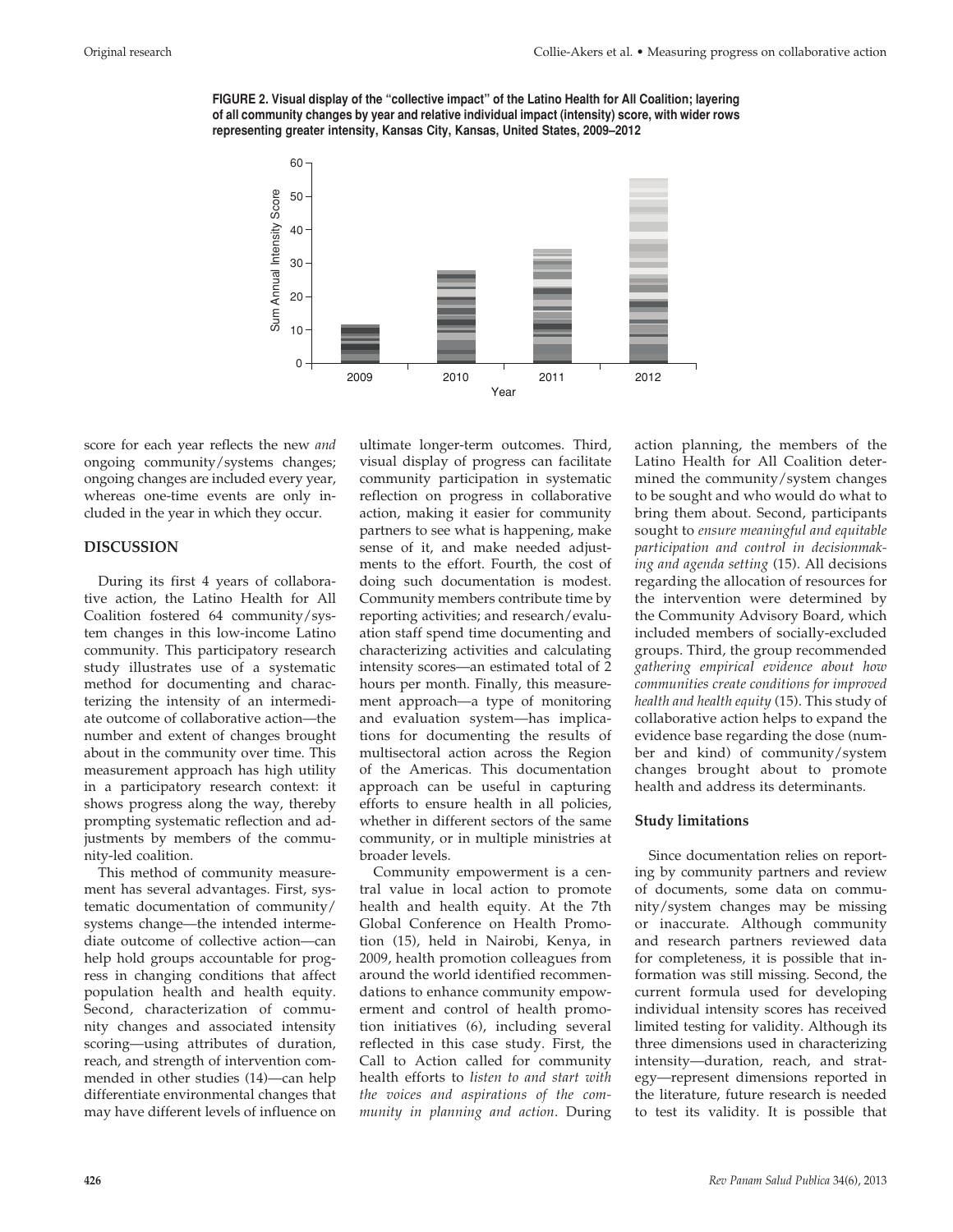other dimensions may also be important to the ultimate impact of a change; or, that identified aspects may have differential effect. Preliminary data for the Latino Health for All Coalition suggest that increased intensity scores are associated with improved population health outcomes (i.e., residents reporting higher fruit and vegetable intake and engagement in physical activity). However, these findings may be limited to the special conditions of this particular collaborative partnership. More research is required to better understand the validity of this method for estimating progress and the ultimate impact of collaborative action.

# **Conclusions**

This report illustrates the potential for systematically measuring progress made through collaborative action. Data regarding the unfolding community/ system changes (and their intensity) enables a visualization of the progress of collaborative action. By characterizing each documented change according to specific mechanisms and strategies, clarity is gained around how collaborative action is addressing priority goals and social determinants. In this participatory evaluation study, local people, including those most affected by health disparities, were engaged in systematically reflecting on: (a) What is it that we are seeing (e.g., in patterns of change; distribution among mechanisms of social determinants, sectors, and goals)?; (b) What does it mean (e.g., what is associated with increased/ decreased rates of change or distributions)?; and, (c) What are the implications for improvement (e.g., how can leadership be enhanced to bring about other needed changes) (16)? Future research is needed to help understand the applicability of this participatory research approach to examining the ultimate impact of collaborative action in other contexts and at the level of broader systems.

Collaborative efforts to improve population health and health equity rarely use a single component intervention; instead, a combination of programs, policies, and environmental changes are facilitated over time by multiple partners across multiple settings and levels. Systematic measurement of the number and intensity of community/system changes (an intermediate outcome) helps capture the dynamic and unfolding interventions resulting from social participation in collaborative action (17). Measurement approaches for examining the ef-

fects of collaborative action can help detect progress in addressing intermediary and broader social determinants. Such participatory research methods enhance the understanding of collaborative action as a development process, that is, the gradual unfolding of changing conditions to promote health and address its social determinants.

**Acknowledgements.** The authors would like to acknowledge the important contributions of the Latino Health for All Coalition's Community Advisory Board (Kansas City, Kansas, United States), the Coalition's membership, Ana Paula Cupertino, and Monica Mendez.

**Financing.** Research and collaborative action with the Coalition were supported by a grant (NIH51190) from the National Institute on Minority Health and Health Disparities, part of the National Institutes of Health (Bethesda, Maryland, United States), to the University of Kansas for the purpose of testing a previously explored approach to collaborative action, the Health for All model.

**Conflicts of interest.** None.

# **REFERENCES**

ships for population health and health equity. Prev Chronic Dis. 2010;7(6):A118.

- 8. Kania J, Kramer M. Collective impact. Stanford Social Innovation Review. 2011;1(9):36– 41.
- 9. United States Census Bureau. American Factfinder. Available from: http://factfinder2. census.gov Accessed on 12 February 2013.
- 10. Fawcett SB, Collie-Akers VL, Schultz JA, Cupertino AC. Community-Based Participatory Research within the Latino Health for All Coalition. Prev Interv Community. 2013; 41(3):142–154.
- 11. Israel B, Schulz, A., Parker, E., Becker, A. Review of community-based research: assessing partnership approaches to improve public health. Annu Rev Public Health. 1998;19:173– 202.
- 12. Fawcett SB, Schultz JA. Using the Community Tool Box's Online Documentation System to support participatory evaluation of community health initiatives. In: Minkler M, Wallerstein N, eds. Community-based participatory research for health: from process to outcomes. San Francisco: Jossey-Bass; 2008.
- 13. Work Group for Community Health and Development, University of Kansas. Online

Documentation and Support System Codebook. Lawrence: University of Kansas, 2009.

- 14. Glasgow RE, Vogt TM, Boles SM. Evaluating the public health impact of health promotion interventions: the RE-AIM framework. Am J Public Health. 1999; 89(9):1322–7.
- 15. World Health Organization. The Nairobi Call to Action. Proceedings of the 7th Global Conference on Health Promotion. Geneva: WHO; 2009.
- 16. Fawcett SB, Boothroyd R, Schultz JA, Francisco VT, Carson V, Bremby R. Building capacity for participatory evaluation within community initiatives. J Prev Interv Community. 2003;26(2):21–36.
- 17. Fawcett SB, Paine-Andrews A, Francisco VT, Schultz J, Richter KP, Berkley-Patton J, et al. Evaluating community initiatives for health and development. WHO Reg Publ Eur Ser. 2001;(92):241–70.

Manuscript received on 1 April 2013. Revised version accepted for publication on 26 September 2013.

- 1. World Health Organization. Health promotion glossary. Geneva: WHO; 1998.
- 2. World Health Organization Commision on Social Determinants of Health. Closing the gap in a generation: Healthy equity through action on the social determinants of health. Geneva: WHO; 2008.
- 3. Marmot M, Allen J, Goldblatt P, Boyce T, McNeish D, Grady M, et al. Fair society, healthy lives: Strategic review of health inequalities in England post-2010. London: Marmot Review; 2010.
- 4. Solar O, Irwin A. A conceptual framework for action on social determinants of health. Geneva: World Health Organization; 2010.
- 5. Marmot M. Harveian Oration: Health in an unequal world. Lancet. 2006;368 (9552):2081– 94.
- 6. Fawcett S, Abeykoon P, Arora M, Dobe M, Galloway-Gilliam L, Liburd L, et al. Constructing an action agenda for community empowerment at the 7th Global Conference on Health Promotion in Nairobi. Global Health. 2010;17(4):52–6.
- 7. Fawcett S, Schultz J, Watson-Thompson J, Fox M, Bremby R. Building multisectoral partner-